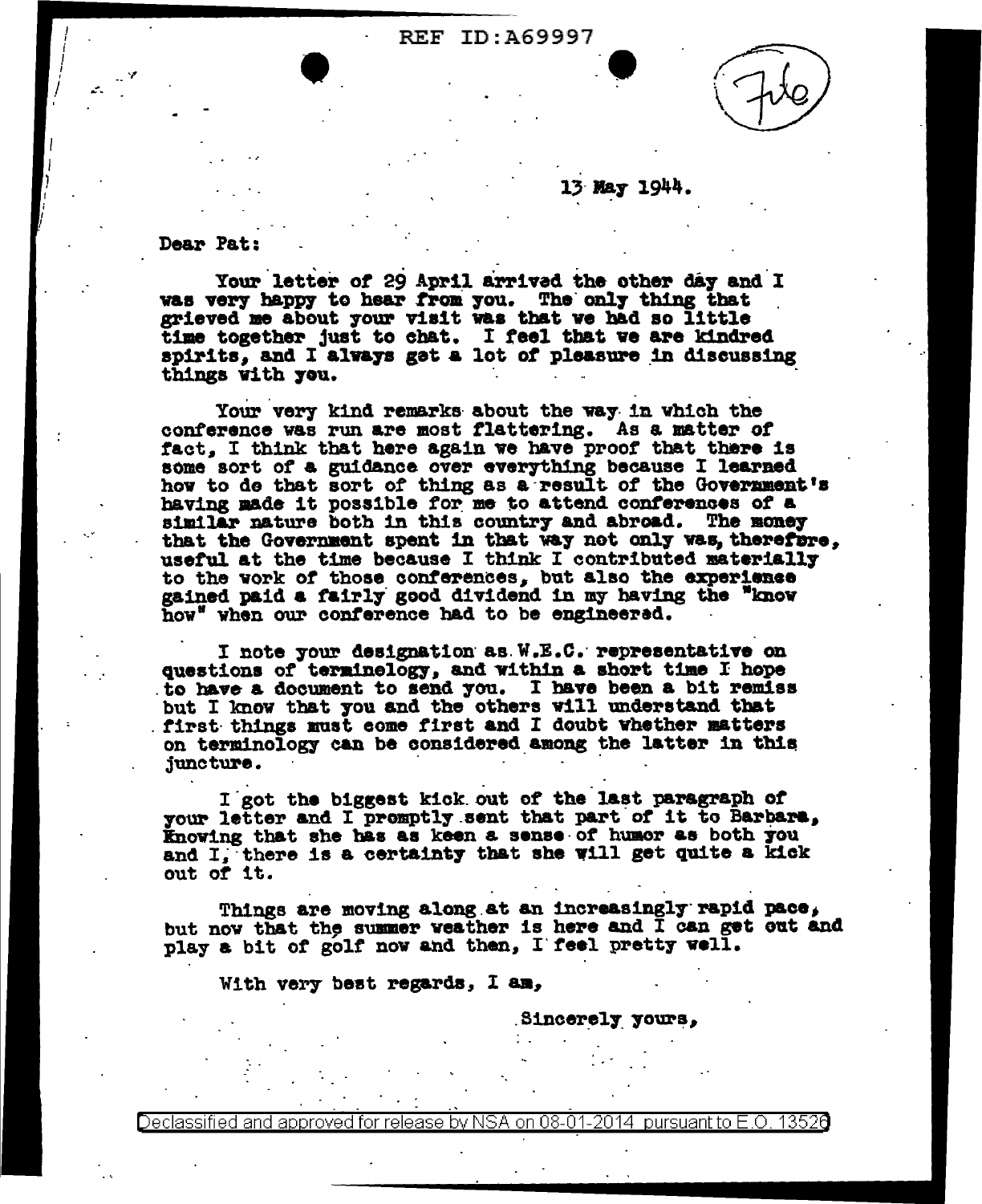<del>TOP SECRET.</del>

REF IN /**A699978** dated 29/4/44. Wireless Experimental Centre, Delhi.

-.r-. ,

Dear  $~\downarrow$   $~\downarrow$   $~\downarrow$   $~\downarrow$   $~\downarrow$   $~\downarrow$   $~\downarrow$   $~\downarrow$   $~\downarrow$   $~\downarrow$   $~\downarrow$   $~\downarrow$   $~\downarrow$   $~\downarrow$   $~\downarrow$   $~\downarrow$   $~\downarrow$   $~\downarrow$   $~\downarrow$   $~\downarrow$   $~\downarrow$   $~\downarrow$   $~\downarrow$   $~\downarrow$   $~\downarrow$   $~\downarrow$   $~\downarrow$   $~\downarrow$   $~\downarrow$   $~\downarrow$   $~\downarrow$ in India and to thank you for your many kindnesses to us during our stay in Washington. I enjoyed myself particularly this time,feeling as I did that I was returning to a lot of old friends. I hope you will<br>forgive me the liberty of congratulating you on your almost incredibly efficient job as Chairman, Without your expert handling we should not have achieved half so much nor should we have completed it in anything like the time we did.

Please consider me as duly appointed to be the W.E.C. representative on terminology and suchlike questions, and please communicate with me on this subject as occasion demands.

Please give my respects to the family and tell your daughter that two more of the brutal British are back to oppress India!

Hongever fat tombles

.Mr. William F. Freedman, Arlington Hall Post, Virginia.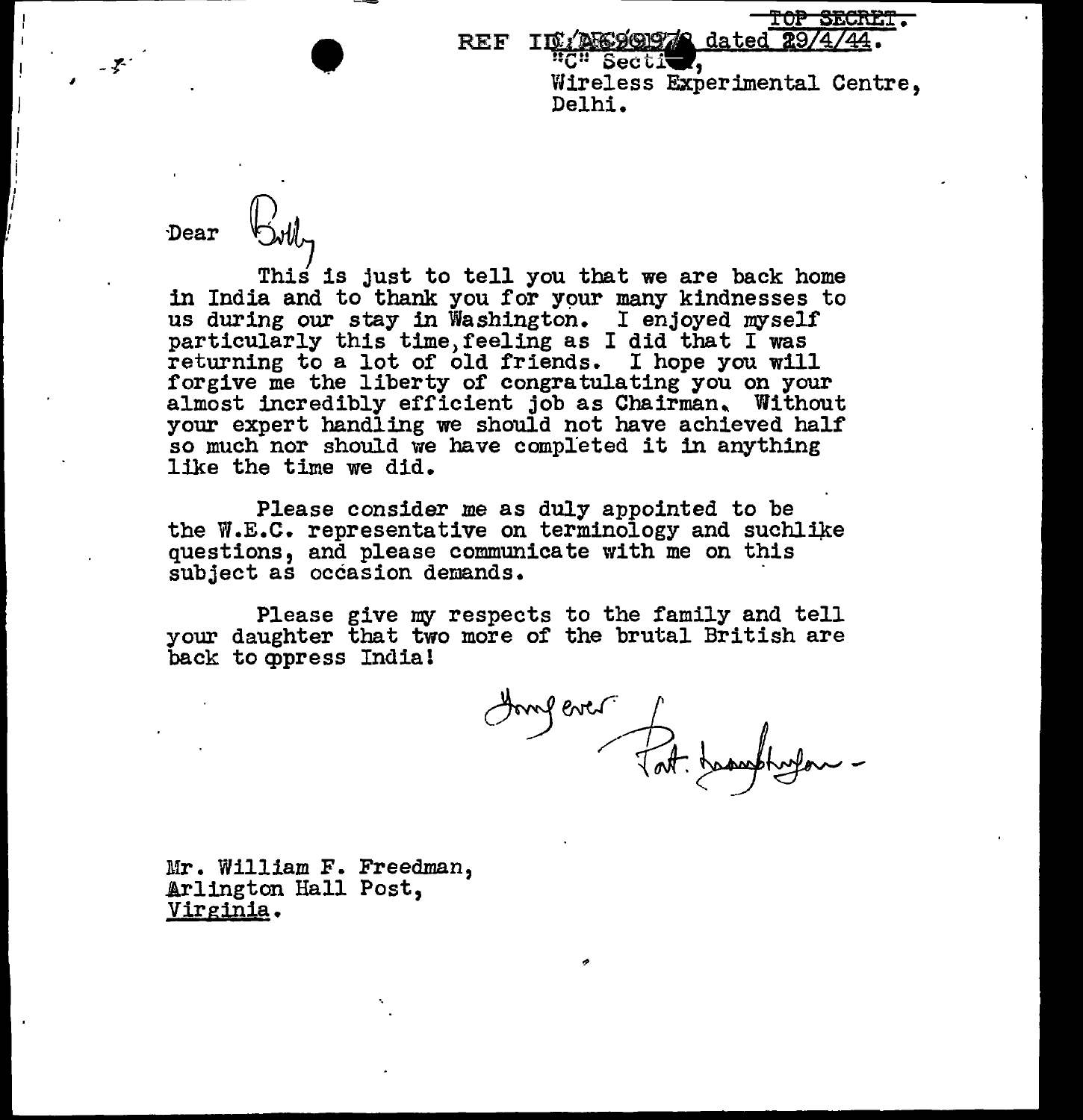**REF ID:A69997** 

Arlington Hall Station Arlington, Virginia  $U.S.A.$ 18 August 1943

Dear Pat:

I was particularly pleased to get your note of July 22, and especially to know that you arrived back home safely.

It would have been our great pleasure to have had you here longer because the moment I met you over at Bletchley I was able to discern a kindred spirit. If we contributed in any way to making your stay in Washington interesting and enjoyable I am very glad. Had you been able to to stay longer there would still have remained sins of omission so don't feel too badly about things you imagine you could have done. I felt exactly the same way you didand your guess on this score is 100% cerrect.

When I read Barbara that paragraph of your letter which concerned her she was very pleased to think that you would keep her in mind and no doubt when you come here for your next conference she will have a number of additional questions to propound, which you will no doubt be able to answer completely to her satisfaction.

I have had one letter from John Tiltman recently and it was written just before he started off on his two-week holiday. In it he said, "I have taken the precaution of persuading the dector to give me a medical certificate, not because there is anything much wrong with me but so that any attempts to drag me back from leave early might be frustrated." I agree with you that BP is a very gloomy little place so far as the town itself is concerned but the "works" I found extramely interesting, not to say fascinating.

In the past few days we have been able to make somewhat startling progress with the 7890 affair and there are high hopes of being able to begin pushing out much valuable material. have been engaged in the past day or two in assembling the figures for a considerable increase in our staff to work on these problems. Approval for the increase will no doubt be forthcoming, because we have a high-powered paper from the staff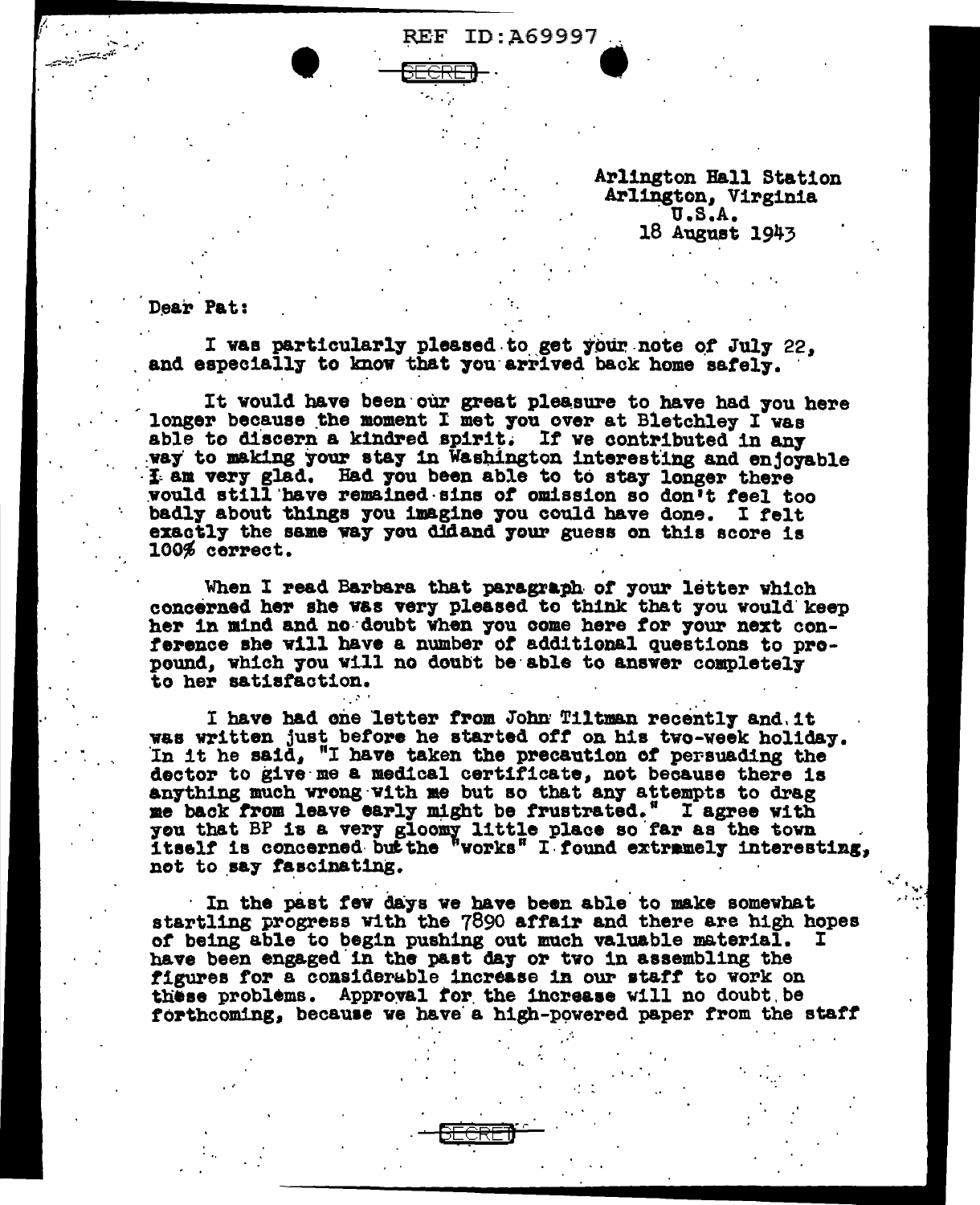**REF ID: A69997** 

directing us to do so and so. All in all this work is going along very nicely and no doubt within a very short time the coordinating functions which we must exercise from here will begin to manifest themselves and. I hope, will produce good. results.

And now for the most important part of this letter, namely the recipe for making "Old-Fashioneds". You will remember approximately the size of the glass, which is six ounces. Put  $\frac{1}{2}$  teaspoonful of sugar syrup in the bottom, add 2 or 3 drops of Angostura bitters, and then 2 full jiggers of Bourbon or what have you, a slice of lemon, a slice of orange. and, if you have it, a maraschino cherry with about  $\frac{1}{k}$  teaspoonful of the maraschino liquid; then add a cube of ice. You need a muddler to stick in the glass so that people can stir it up. Some people don't like it sweet in which case reduce the amount of sugar syrup. Three of these things before dinner will fix anybody up and it is guaranteed that the hotess need have no worries about the quality of the food, though I am not so sure about whether she need to be apprehensive about its quantity.

Please write soon again and let us try to keep in touch with each ether.

With cordial greetings to Martan and best wishes to you, I am.

30 m n

Sincerely yours,

William F. Friedman Director of Communications Research

Colonel Patrick Marr-Johnson The White House Anand Parbat Delhi, India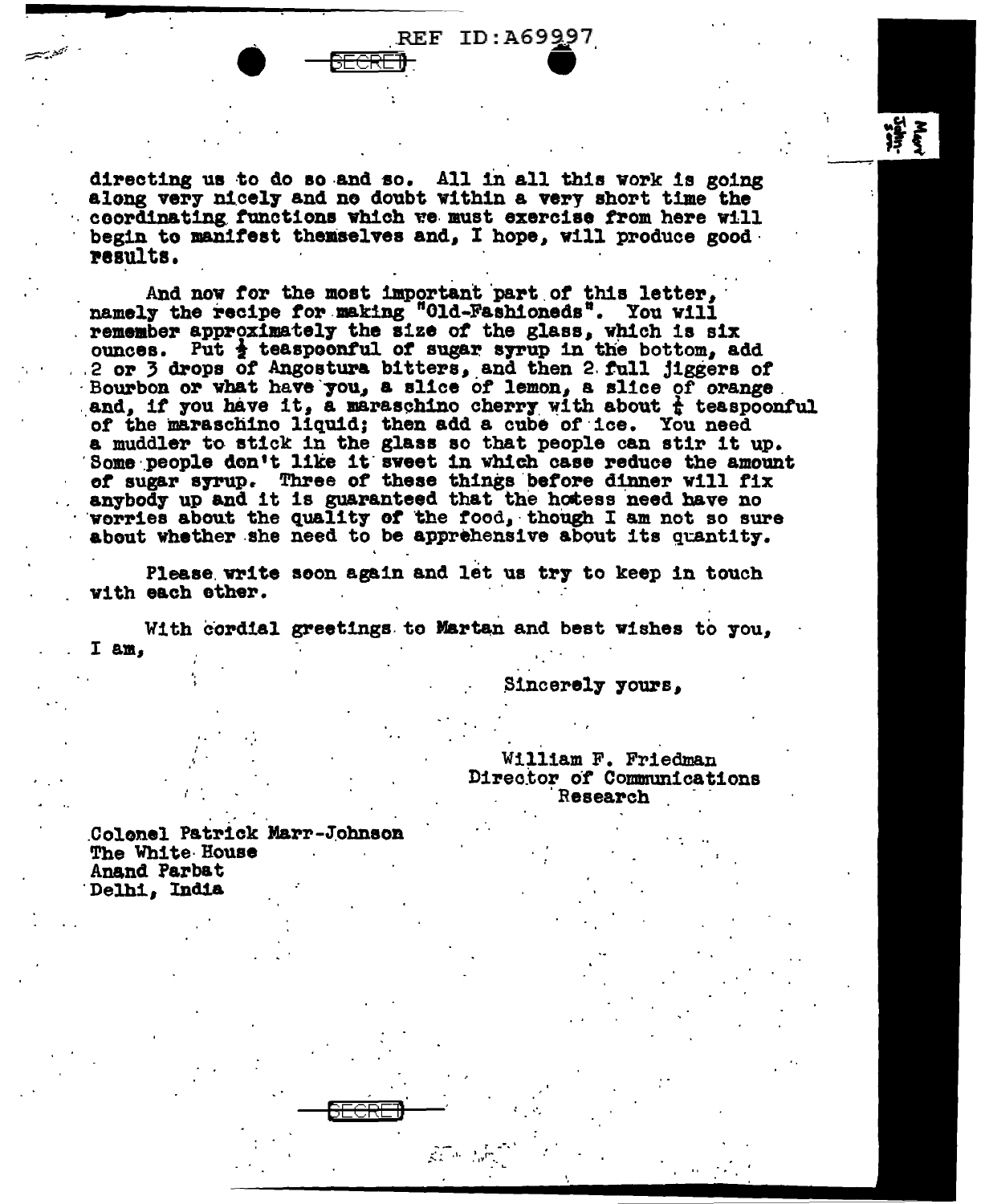July 22nd 1943.

The White House Anand Parbat Delhi, India

 $\Delta \omega$   $\beta$ :11/

I have been meaning to write to you for a long time to thank you tor your kindness to me in both official and unofficial matters when I was in Washington. But I am terribly bad at writing letters and somehow or another nothing has happened about it to date, but please excuse me. Not only did I have a marvelloud time while I was over there, but I feel that I learned a great deal, and above all had such a valuable opportunity to get to know all of you who are engaged in the same work, 'and this I often feel is perhaps the most important thing of all.

I am trying to get my affairs here in order but there is still a lot of  $\tilde{A}$  eeway to be made up, for I was away in all for almost two and a half months, and a tremendous amount of things accumulate in that time. I tremendous amount of things accumulate in that time. I also have had a lot of fights. to get an increase of staff and so on, and maybe in the end  $I$  shall get a reasonable amount of work done, but things take time out here.

I am now cursing myself for all the hundred and one things that I meant to do in the States and did not in fact do in the end - but then that is always the way. and I imagine you may well have felt the same way after your return from England.

I wonderwhether your daughter is still pondering deeply the question of the fale of India, and whether  $\bar{I}$  managed to persuade her that the British were not quite such evil ogres as she thought ? Please give her my best regards and tell her that I shall be thinking up a perfect answer to all her questions for the next time that I am in Washington !

Now there is one thing of great and immediate importance that I want off you, and that is your recipe for making "old-fashioned"s - would you mind very much? Not of course, that we can get Bourbon, but we can, these days, get some Chadian Club, and this is not so far removed from it.